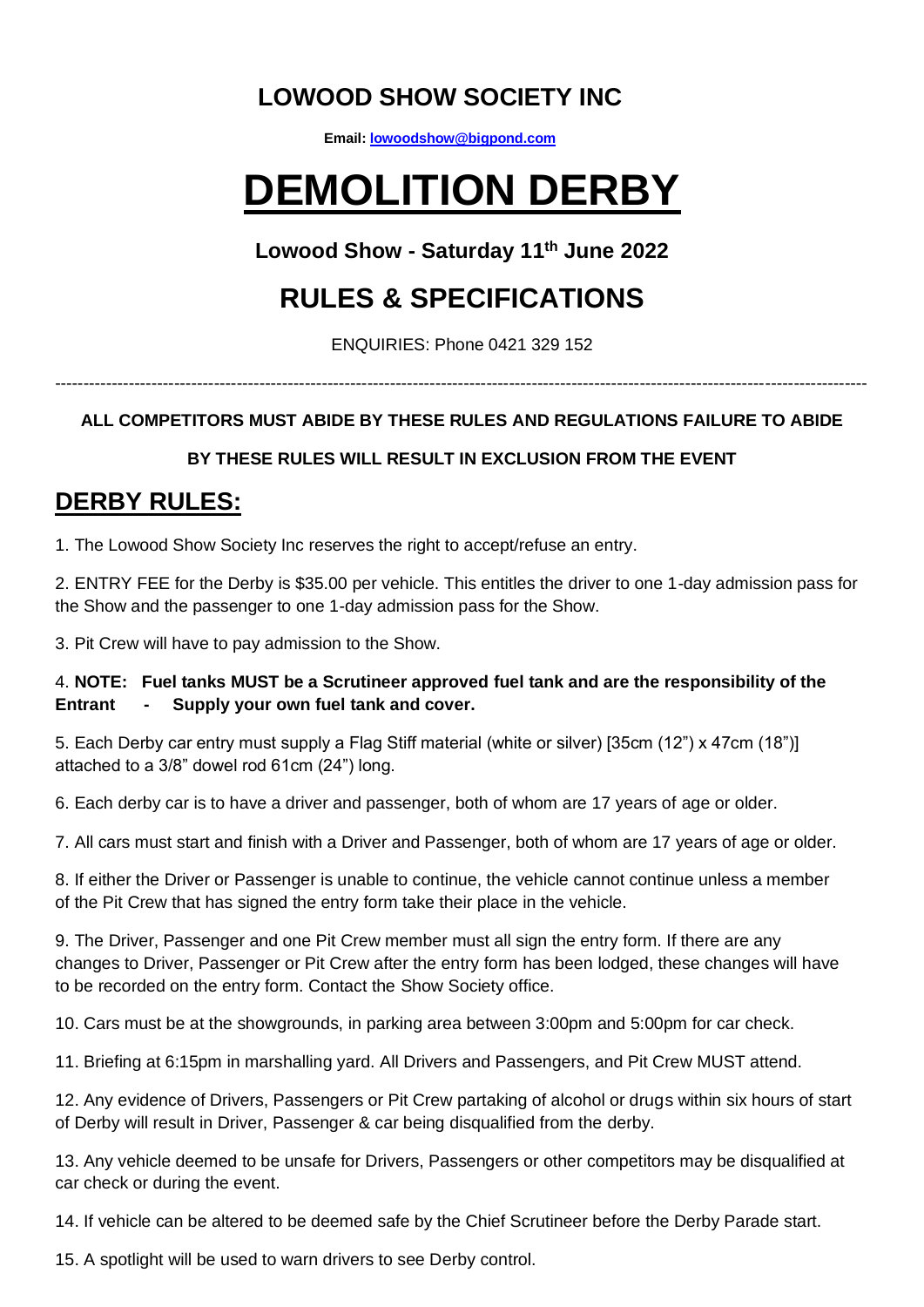16. Helmets, long sleeve shirts, long trousers and proper shoes must be worn by Drivers and Passengers. No nylon clothing, including underwear (nylon will melt & stick to skin).

17. Only Driver, Passenger and Pit Crew member will be allowed in centre ring until after Derby.

18. No going outside of the ring of tyres.

19. You **MUST** be trying to hit all cars at all times.

20. You must remain in your vehicle until derby is complete or until told otherwise by the control car.

21. Low & reverse gears only to be used.

22. Seat belt to be on and tight throughout the Derby (no inertia reels - see vehicle modifications).

23. There will be a target in the centre of the Derby ring. The first Derby car to hit it receives \$100.00.

24. No intentional ramming into Drivers' or Passenger's door - offenders will be disqualified from winning.

25. Vehicles stopped for longer than approx. 45 seconds can be disqualified from winning.

26. Flags on cars will be used to indicate active vehicles.

27. When your car is ineffective, stay in your vehicle and pull down your flag. You must pull down your flag if your car has been stationary for more than 45 seconds. No competing with flag down. No hitting of cars, which have flag down.

28. Winning cars will be rechecked & can be disqualified.

29. Cars must vacate the centre ring on the night of the Derby (unless prior arrangements with coordinator) and be out of the grounds by 11:00pm

30. No Wheel Spinning Whilst on Dog Track. PENALTY will be - Car will Park in back Straight and Driver and Passenger walk the Remainder of the Presentation on Foot.

## **DERBY CONTROL:**

• Control car will start the derby:-

### **GREEN LIGHTS ON** = Start / keep competing

• During derby:-

### **RED FLASHING LIGHTS** = Stop immediately

- A spotlight will be used to disqualify Drivers:-
	- $\circ$  If it is flashed into your car = this is a warning (ie: be more careful or do more hitting)
	- $\circ$  When shone at length into your car = stop competing and report to control car
	- o Do not argue with officials
- Most carby fires etc will burn themselves out in a short time. Control car will not attend unless Driver or Passenger are in danger.
- If rollover occurs, control car will come into derby with RED LIGHTS FLASHING to assist Driver and Passenger. Flag is to be pulled down on rollover car.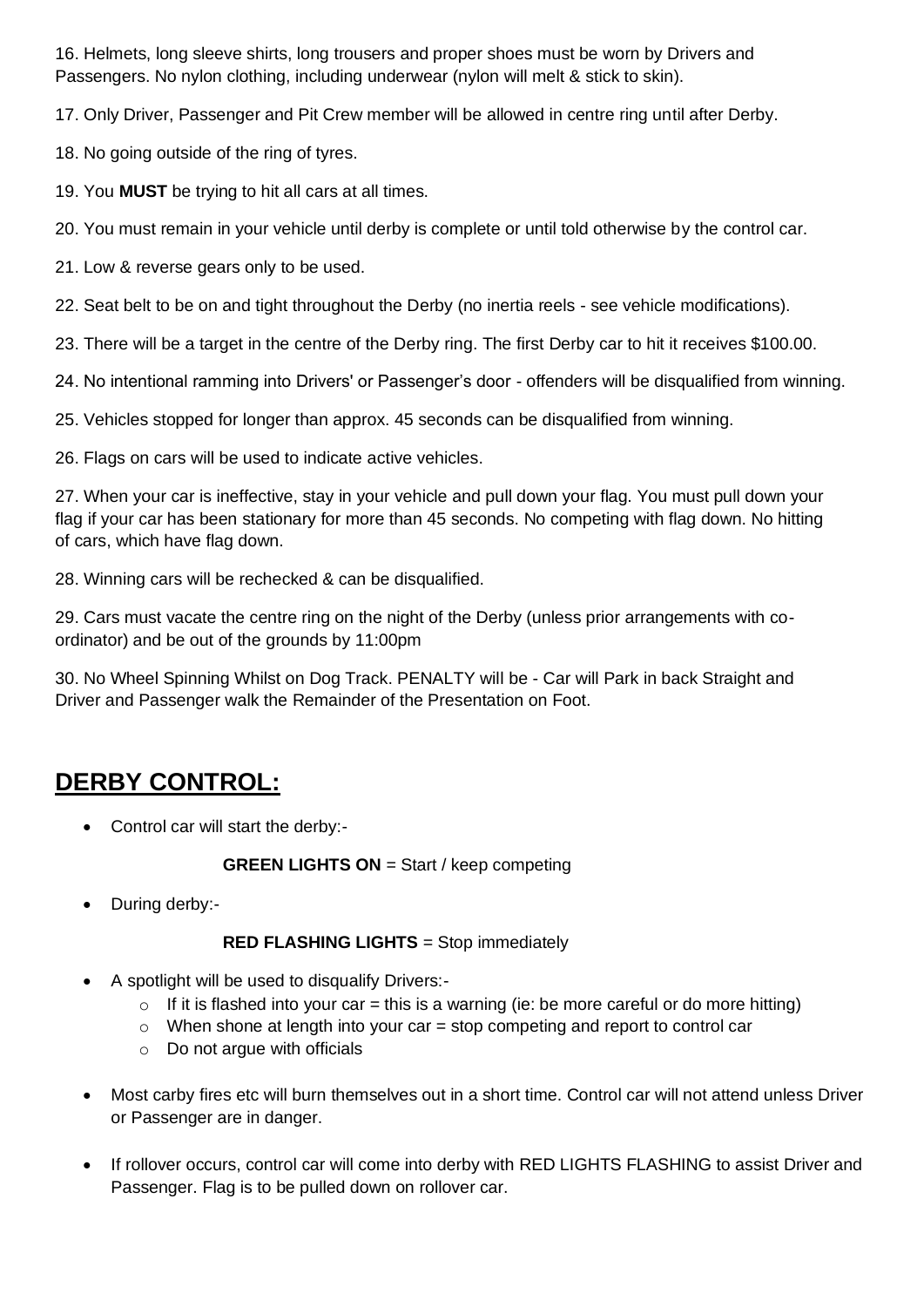## **VEHICLE SPECIFICATIONS:**

The only allowable modifications to cars are those listed in these specifications. If specifications differ from this sheet, then entry will be disqualified.

- For any modification for safety, or other tan listed, see Scrutineer before handing in entry
- No full chassis vehicles
- All glass, interior and exterior door handles, badges, grille, chrome strips and alloy surround etc and all flammable linings are to be removed
- Mud guards to be standard (not to be cut away)
- Bonnets not to have any holes except for hold down pins; original bonnet hinges to be used (with all bolts). Front of bonnet to be held down with maximum of two pins or tied with wire or chain. Bonnet min 4 tie-down points (eg. 4 pins or 2 x pins  $& 2 \times$  chains). Pins to be no bigger than 16mm, washers no bigger than 100mm x 100mm x 5mm
- No tow bars to be fitted.
- Rims to be manufacturers' diameter for that make and model; tyres can be changed.
- Bumper-bar to be in original position; only original bumper mounts to be used. Top of bumper-bar not to be higher than 700mm from the ground.
- Radiator to be standard car type; to be in approx. original position; original heat in heater box may be left connected. No other radiator type devices to be fitted.
- Radiator to be filled with water only (NO COOLANT). If stop-leak additives are needed consult with Scrutineer.
- Battery to be securely mounted with a metal bracket on top of the battery with at least two 8mm (5/16) bolts through bracket and car floor with adequate washers and or plate (plate to be larger than battery size and must be between 2mm and 8mm thick). Only one 12-volt battery to be used.
- Three-point seat belt for both Driver and Passenger; BOLTED IN not welded. NO INERTIA/REEL BELTS.
- Vehicles with too much rust may not be allowed to enter.
- All vehicles have to have a minimum 75mm by 50mm (3" x 2") steel bar or equivalent across each front door to protect hips and legs, with 2 x  $\frac{1}{2}$ " bolts through each bar and outside of door or pillar, with 2 pipes, one behind seat and one across the dash. Pipe to be a minimum of 40mm  $(1/2)$ diameter or equivalent between the centre of ends of the 75mm x 50mm bars.
- Pipes to be water pipe or heavier as per diagram.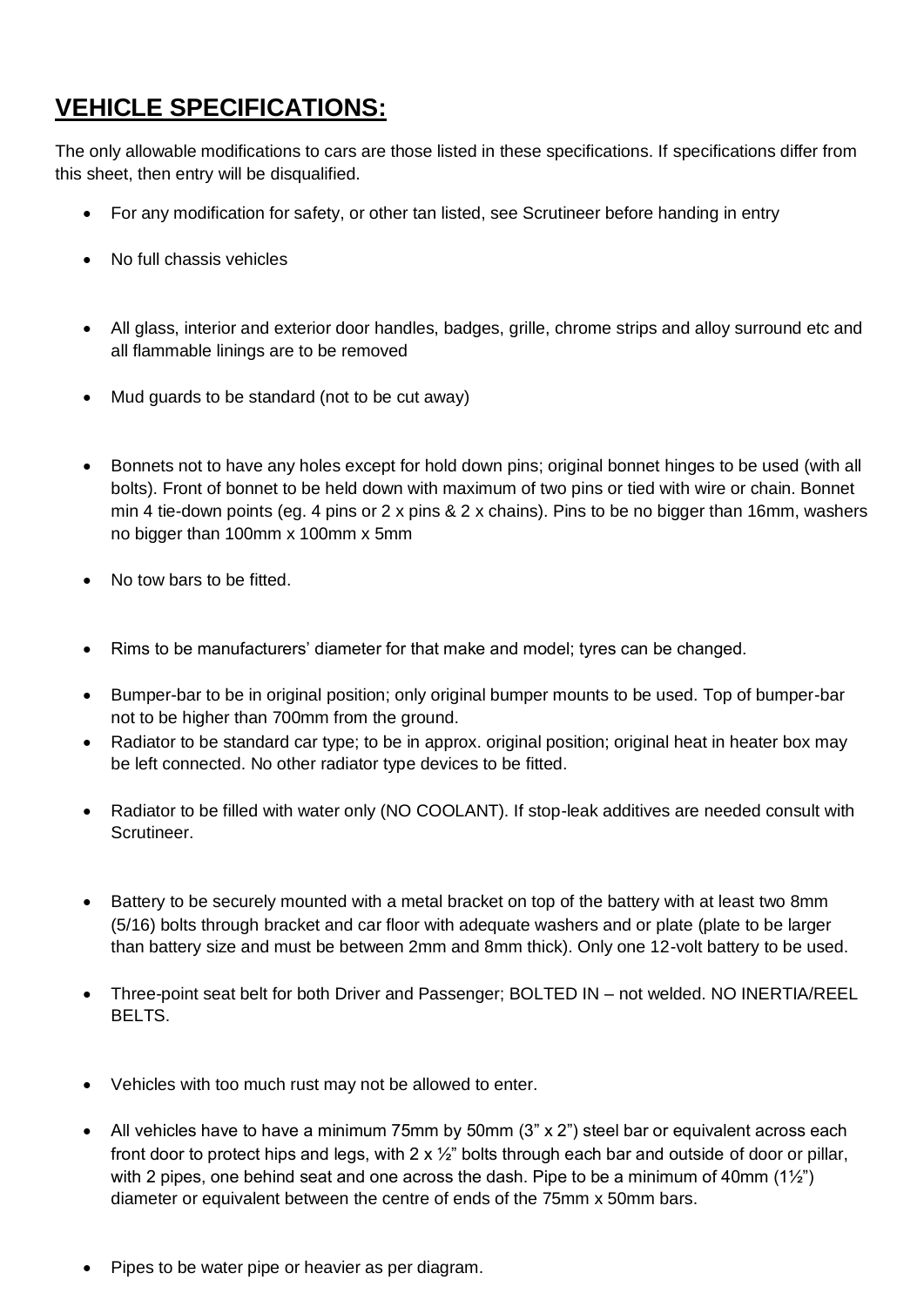- A steel plate at least 8mm thick and approx. 600mm x 400mm, between 75mm x 50mm bars and door, for both Driver and Passenger to add further protection to hip and leg.
- A 40mm (1½") or larger pipe between door pillars near top of seat to support rear of seat and prevent door pillars collapsing.
- Passenger must have grab handle securely mounted to dash bar work.
- Approved fuel tank only to be used. Fuel tank must be securely mounted with 4 bolts, not within 0.8 of a metre of rear of car, with 20 litre tin strapped over fuel tank (20 litre tin must be able to hold fuel in case of roll over).
- A hole at least 1" diameter must be punched in old fuel tank or tank to be removed.
- Fuel line to be no larger or longer than original fuel line. Only fuel filter fitted is to be no larger than Ryco Z 14 KA. Screw up hose clamps to be used on all fuel line connections.
- Devices to create smoke are not permitted. Vehicles not to be excessively smokey.
- Vehicles to have brakes, minimum 2 wheel lock up
- No spare tyre in vehicle
- Doors and boot/tailgate to be welded or tied shut. Minimum weld is 1 inch of weld and 100mm gap. Option to fully weld drivers and passenger doors.
- Motor and diff not to be changed (Holden motor and diff in Holden etc)
- Accelerator (throttle) must be operated by right foot
- Gearshift to be operated by hand from upright seated position
- There is to be a 500mm square in plain colour on both the Driver and Passenger's door, for number to be painted on. Car number will be allocated by the Society. Also a roof number is to be fitted (tin plate 300mm x 200mm screwed to roof not directly above the Driver or Passenger).
- Driver's name to be printed clearly on roof above Driver's door.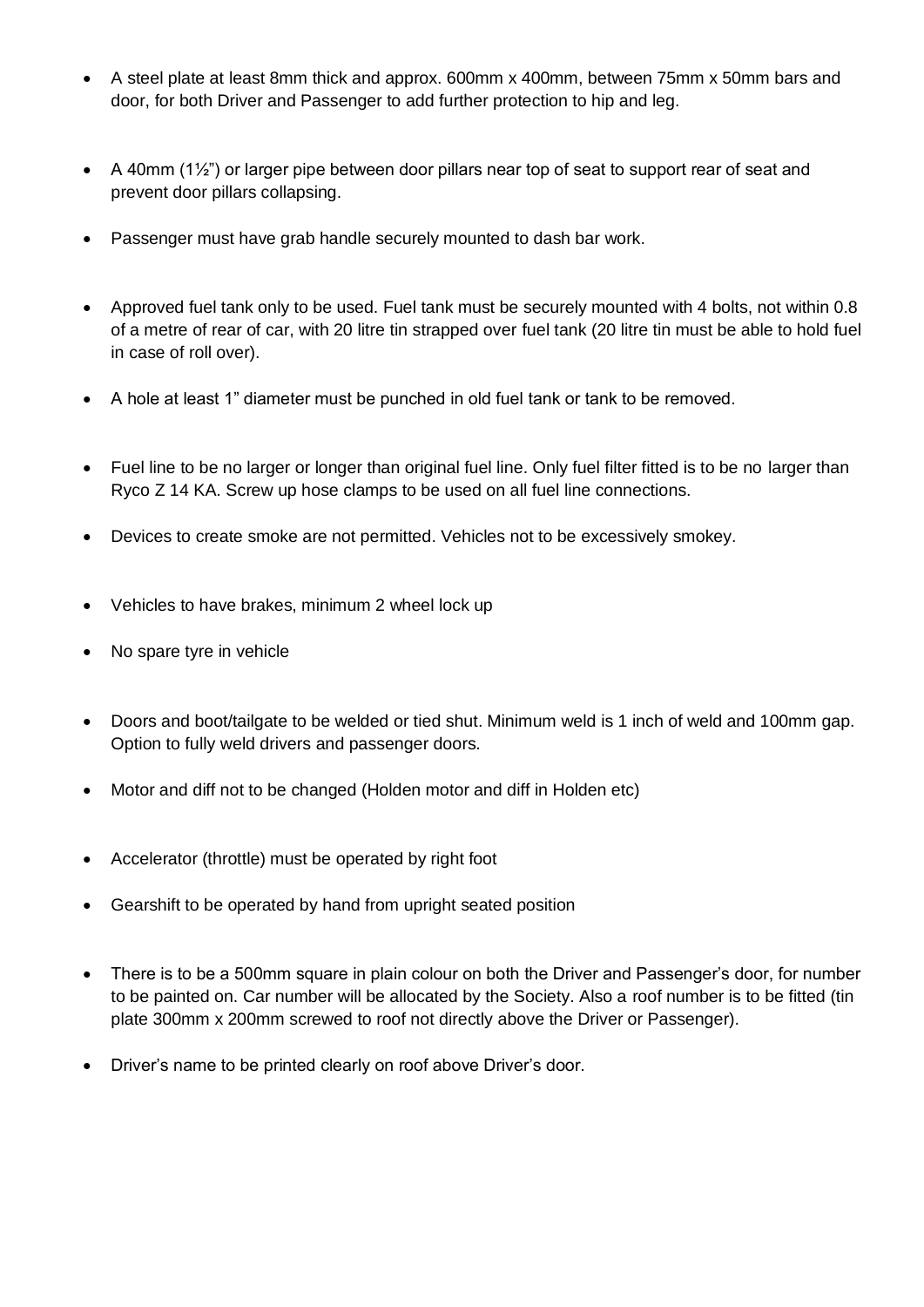## **OPTIONAL MODIFICATIONS:**

- Driver and Passenger must be able to exit through front door windows or windscreen.
- Diff can be welded.
- Minimum weld is 25mm of weld and 100mm gap right around doors, boot and tailgates. Option to fully weld drivers and passenger doors. 4mm rods or 25x2mm flat, no rio bar to be used. Roof bow can be used and doesn't cost anything.
- Rubber engine and gearbox mounts may be replaced with steel or chain
- Accelerator, clutch and gear linkages may be changed but see compulsory specifications above.
- Back-up throttle may be fitted
- Suspension can be locked up etc
- Fan can be removed and a 125mm of tin may be attached to radiator in front of fan pulley
- Wiring may be changed
- Seat can be changed
- Modifications may be permitted to cars with excessive rust or been in previous derbies. Scrutineer to be contacted before modifications are made. Modifications to be noted on entry form. Scrutineer to be shown work done at car check. Any modifications are not to reinforce car. If in the Scrutineer's opinion the modifications result in a vehicle being stronger than originally made, the car may be disqualified.
- Fuel injected cars.

**PRIZE MONEY** 

- Fuel tank and external fuel pumps "EFI" must be secured together under tin.
- 1/<sub>2</sub> hour cooling off before salvage of vehicles.

| 1 <sup>st</sup>       | \$700.00 |
|-----------------------|----------|
| 2 <sub>nd</sub>       | \$300.00 |
| 3 <sup>rd</sup>       | \$200.00 |
| <b>HIT CAR</b>        | \$100.00 |
| <b>BEST PRESENTED</b> | \$200.00 |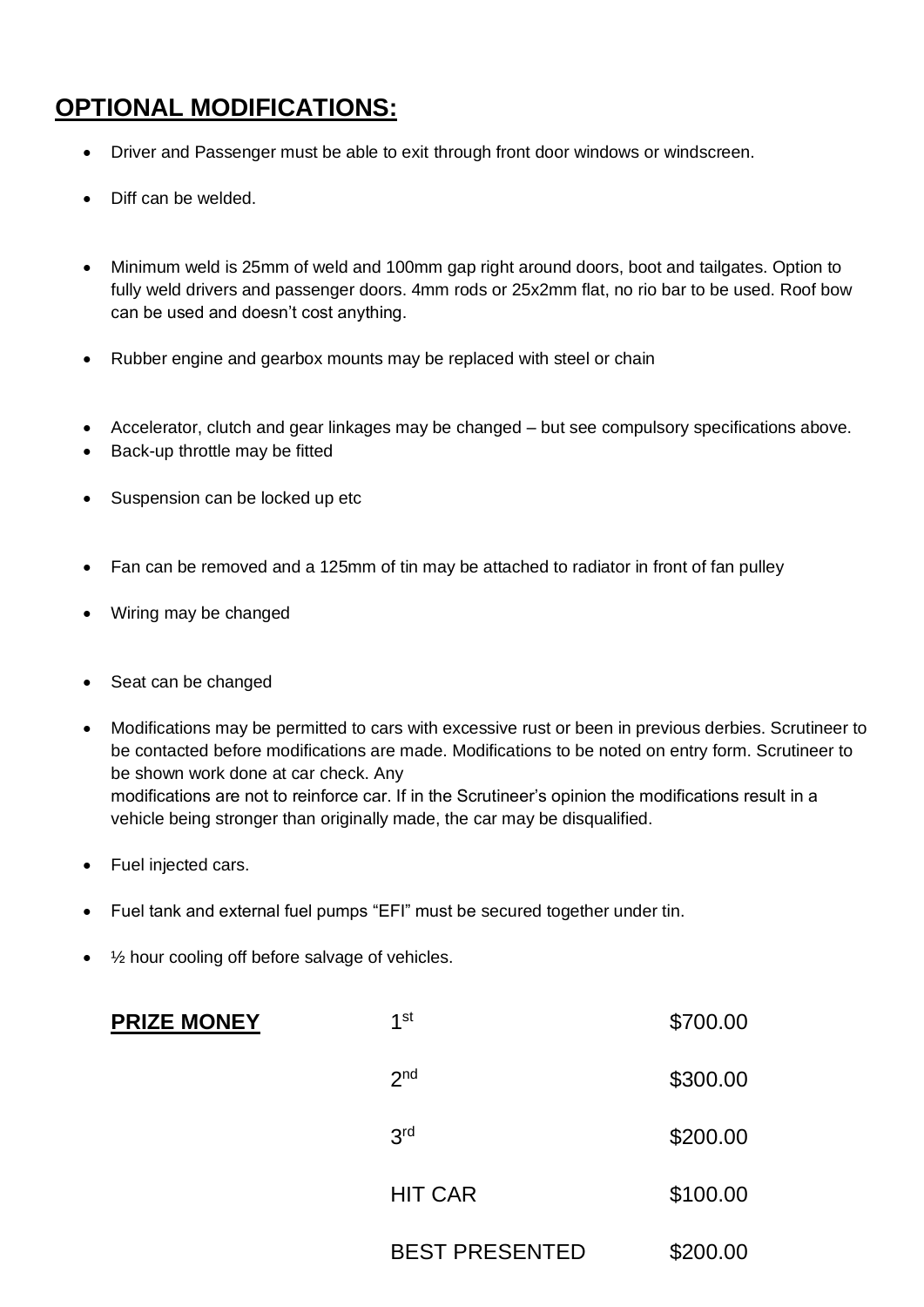## **QUEENSLAND SHOWS MAN/LADIES DEMOLITION DERBY CAR PREPARATION RULES**

The rules and specifications listed here are to be read and abided by in a sportsperson-like manner. Failure to do so may result in the Driver/car being excluded from the event. Any misinterpretation or misrepresentation of the rules to gain a competitive advantage be it accidental or deliberate may result in disqualification of the Driver and car. If you are in doubt – please ask!

- ALL GLASS, interior and exterior door handles, mirrors, locks, badges, grilles, chrome strips, alloy moulding and surrounds, plastic mouldings are to be removed. (This means anything which may be dislodged and become a projectile). Under-body brackets (exhaust brackets) are also to be removed.
- All unnecessary FLAMABLE MATERIAL is to be removed (hood & door linings, any plastic or rubber)
- FUEL TANK: only approved fuel tank design is to be used (1 tank per car). Fuel tank must be securely mounted with 4 bolts (not Teck screws) on a sound part of the floor. Tanks are to be 800mm or more from the rear of the car, and are to be covered with a leak and flame proof 20L metal tin, which will hold any spilt fuel in the event of a roll-over. Cover tin must be securely held at 4 points with nonflammable material eg. Right angle brackets and screwed to the floor.
- FUEL LINE is to be no longer or larger in diameter than original fuel line. The only fuel filter to be fitted is to be no larger than a plastic Ryco Z14KA or equivalent. Screw-up hose clamps must be used on all hose-connections. Fuel filter must be located between the tank and the pump. If located in cab, it must be under tank cover. Avoid unnecessary connections in fuel line. Only leadreplacement fuel or unleaded fuel to be used.
- Original fuel tank must be removed completely or have a hole of at least 25mm (1") in diameter punched into it at lowest point in bottom of fuel tank. Do not try to cut a hole in a tank with a grinder, oxy or any device that may create a spark, even if it is empty.
- HOSES, ELECTRICAL WIRING and FUEL LINES may be re-routed in the engine bay. Re-routing of the fuel line must not increase the overall length of the fuel line. When re-wiring ignition, starter etc. use a grommet when passing wire through steel panels (they may rub through and cause an electrical fire otherwise). Keep electrical wiring and fuel lines at least 150mm apart. Re-routing of cooling system hoses must not increase the volume of water in the cooling system.
- IGNITION or KILL SWITCH and starter switch must be able to be reached by both the Driver and Passenger without undoing or slipping out of seatbelt. Switches MUST be used. Twitching wires together to start/stop is not acceptable.
- BATTERY to be securely mounted with a metal bracket (plastic holders are not acceptable) on top of the battery with at least two 8mm (5/16") bolts through bracket and car floor with adequate washers under floor, or attached to a substantial base frame which is mounted to floor with adequate washers. If battery is mounted inside cabin, an acid-proof cover must be effectively fitted. If using a rubber inner tube, cut holes so they seal around the battery terminals, or seal the holes with silicone. Passengers will not be allowed if battery is fitted on the front floor. Do not mount the battery on the tunnel or on the same side of the car as fuel tank. Leave a gap of at least 150mm between battery and tank. One 12 volt battery only allowed.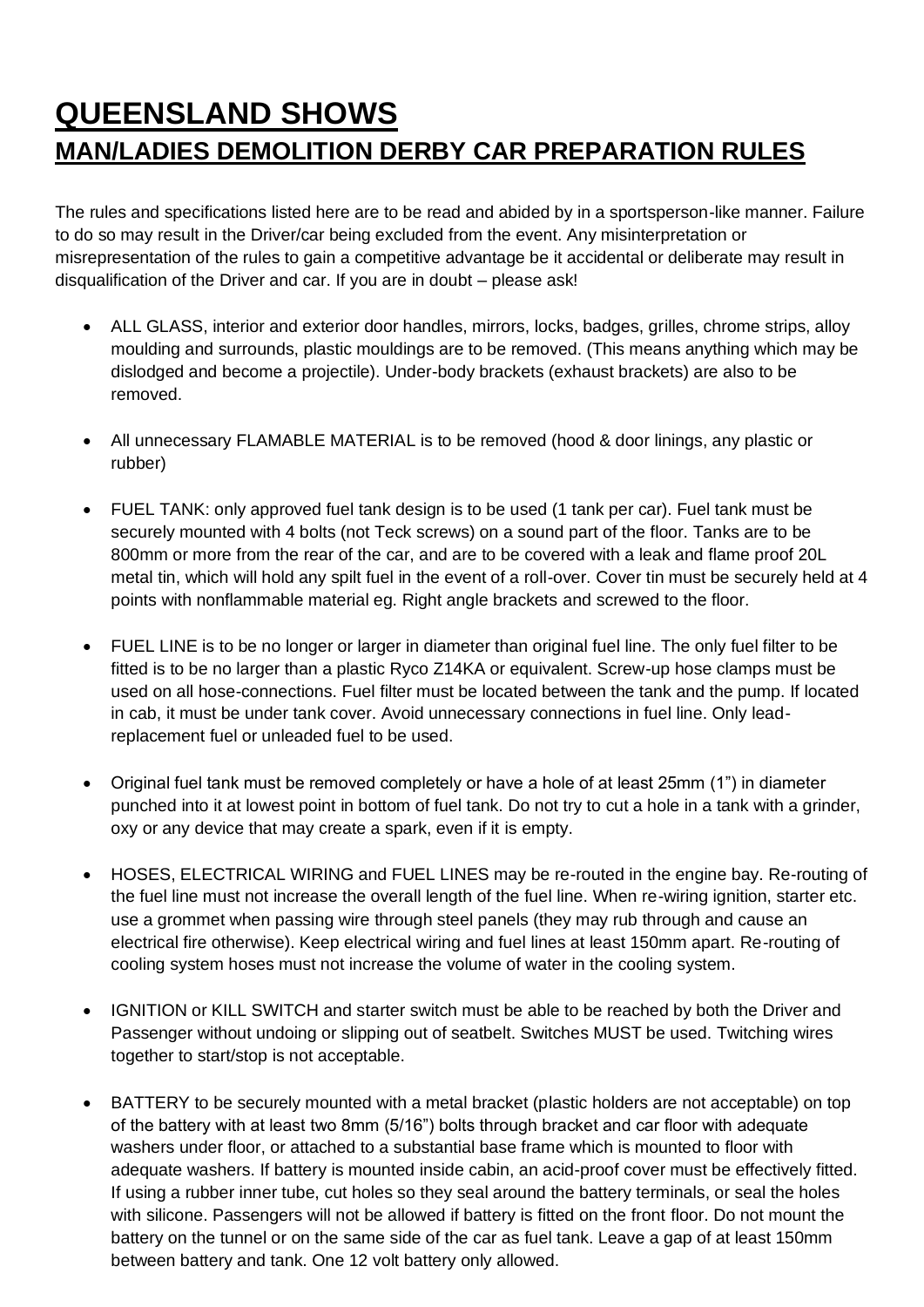- SEAT BELTS: 3 point or better for Driver and Passenger. Must be bolted in, not welded. Belts to be in good condition (no burn marks or fraying). Inertia reels are not acceptable.
- All cars to have a minimum 75x50x3mm (3" x 2") RHS or equivalent steel beam across each front door to protect the Driver and Passenger's legs and hips. The beam should follow the line of your leg from hip to knee when seated. These beams are to be secured to the door pillars (front and rear) using at least one ½" bolt at each end. The bolts should pass through the beam and door pillar but are not to extend beyond the surface of the door skin. You may also weld the beams to door pillars, but they still do need to be bolted.
- If you wish to fit optional side intrusion bar (minimum size 50x50x3mm)
- Pipe is to be welded between the left and right beams (one behind the seat and one across the dash). The pipe is to be butted up against the centre of the vertical face of the ends of each beam. The pipe is the be a minimum of 40mm  $(1\frac{1}{2})$  nominal bore black steel 3mm wall thickness (gal water pipe will not be accepted). In addition a steel plate of at least 4mm thickness and approx. 600x400mm is to be located between the 75x50mm beam and the door for both Driver and Passenger (if applicable) to add further protection to the legs and hips.
- A 40mm  $(1\frac{1}{2})$  or larger NB black steel pipe is to be welded between the door pillars near the top of the seat to support the rear of the seat and to help prevent the pillars from collapsing. A piece of 50x6mm flat steel should be welded to the ends of the pipe and run forward to the pillars.
- Passenger must have a securely mounted GRAB HANDLE (min 15mm outside diameter). Be aware of the height of your Passenger when fitting a grab handle. Light walled conjute is not acceptable.
- BRAKES: Minimum of two wheel lockup.
- SPARE TYRE is to be removed. If the car was fitted with an under-car carrier, this must be removed.
- TOW BARS to be removed.
- GEARSHIFT to be operated by hand from Driver's seat without undoing or slipping out of seatbelt. Holes cut in floor for gearshift must not exceed 250mm x 120mm.
- ACCELERATOR must be operated by the Driver's right foot. A hand operated back-up or extra accelerator is allowed.
- DOORS can be welded on the outside in four spots. Each weld is to be no longer than 2 inches or 50mm. Doors, boot and tailgate are to be chained as well with 6mm chain or bigger. Chains must be joined with a D shackle or nuts and bolts with 2 washers.
- DOOR CHAINS must go through where door handles were removed from. Then around the pillar so they are secure.
- BONNETS/BOOT/TAILGATE is not to have any holes except for hold-down pins. Original hinges are to be used and must have all bolts. A maximum of 2 x straight bolts are allowed in total and are to be a maximum diameter of 10mm and maximum length of 300mm. All washers to be a maximum of 100mm x 100mm x 4mm. Bonnet min 4 tie-down points (eg. 4 pins or 2 x pins & 2 x chains). Pins to be no bigger than 16mm, washers no bigger than 100mm x 100mm x 5mm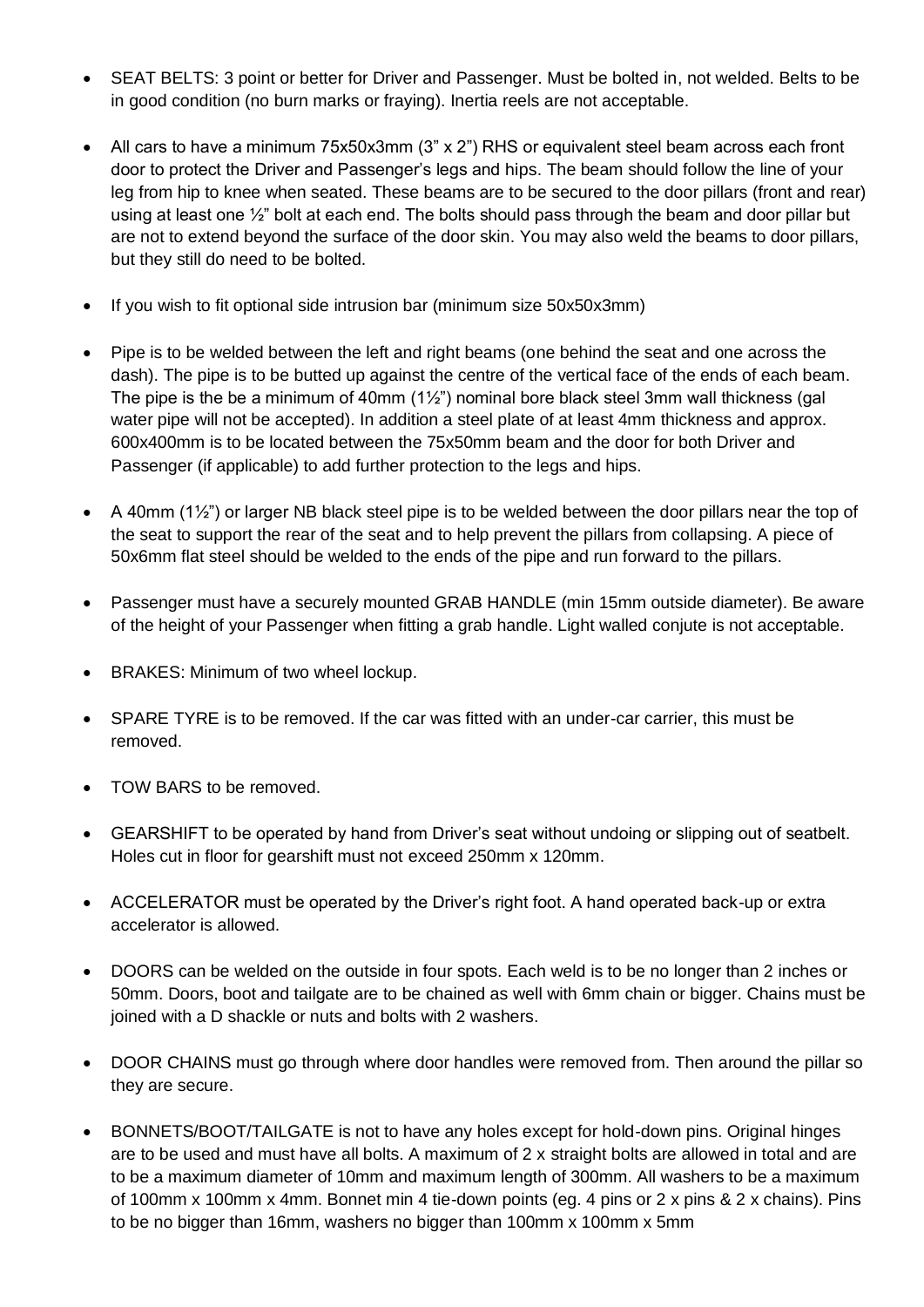• BONNET INTRUSION BARS are now compulsory, regardless of whether bonnet is front/rear hinged. Weld 2 x 10mm rods from the firewall to roof, to protect against bonnet coming through between windscreen pillars.

## **Engine Bay and Drive Line:**

- Radiator to be standard car type and to be mounted in approx. the original position. Heater box to be removed and holes are to be covered. No other radiator type devices are to be fitted. Radiators are to be filled with water only. No additives, unless stop leak is required, in which case you must consult a Scrutineer for approval.
- FAN can be removed and a 125x125mm square metal (1.6mm or less) may be attached to the radiator in front of the fan pulley.
- MOTOR Motor may be swapped with an identical size/model as per original production. Any other changes must be done with prior written request of Chief Scrutineer. This ruling may enable you to change a fuel injected motor for a carburetted motor of similar capacity.
- No DIESEL engines.
- CLUTCH linkages may be changed to cable or hydraulic systems.
- DIFF centre may be welded or locked, but housing must not be welded to sub-frame via spacers.
- Devices designed to create smoke will not be allowed. Excessively smoky cars may be excluded.

## **Car Body:**

- NO FULL CHASSIS CARS
- RUST: Cars with excessive Driver/Passenger compartment rust may be judged by the Scrutineers to be unsafe and may be excluded. Any MODIFICATION considered necessary to a car with excessive rust, or one which has been in a previous derby must be pre-approved by a Scrutineer. Only if and when modification is approved should work be commenced. Modifications must be carried out strictly in line with Scrutineers' recommendations and shall in no way reinforce the car. These must be noted on entry form and pointed out at Scrutineering.
- MUDGUARDS are to be standard (not to be cut away unless car has been in previous derby and approved by Chief Scrutineer). No welding or cutting to gain a competitive advantage.
- Cutting of any BODY PANELS including sub-frame is prohibited.
- BUMPER BARS are to be in the original position and are to be identical to the original bars. No steel bars in place of plastic. Only original mounts are to be used. If you are running a plastic bumper, paint your number on it and make sure you take it home.
- SPRING LEAVES: Excessively protruding spring leaves on cars that have competed in previous derbies must be cut off. The ends of original spring clamps may be welded together.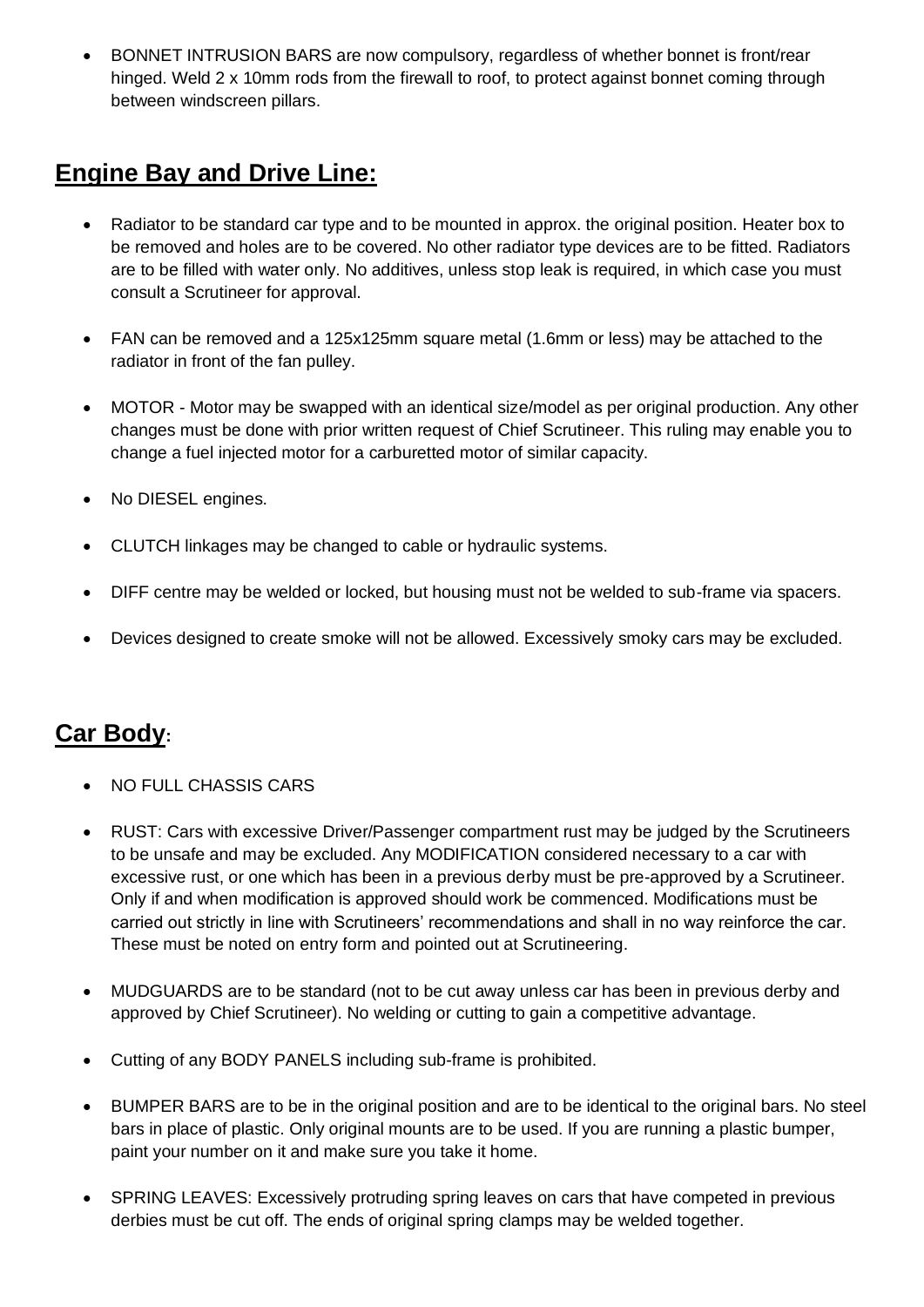- REAR SUSPENSION: All cars must meet a common height of 300mm from flat ground to bottom of sill at the points closest to each wheel. We will be using a standardized measuring tool to ensure cars are not excessively high. If you choose to insert pipe to raise rear suspension the pipe must be securely welded and tied to vehicle with chain as a back-up in the event of a weld breaking. If the Scrutineer feels any modification to rear suspension is unsafe, or car is excessively high, the car will not be allowed to compete. For this reason, modifications are allowed, but strongly discouraged. This applies to fresh AND second hand cars.
- No BODY FILLER (bog). All welds must be visible.

## **Wheels & Tyres:**

- WHEEL WEIGHTS are to be removed
- RIMS are to be manufacturers' diameter for that make and model. Mag wheels can be replaced with same-sized steel rims
- TYRES can be changed
- SEATS may be changed, but must be mounted securely
- Cars must be clean internally (no rubbish inside)

Below are the diagrams of the layout of the required bar work. This bar work is designed to reduce your chances of injury in case of a side impact. As the diagrams indicate, the 75x50mm RHS is to run in line with your upper leg.

### **DIAGRAM 1**

- 40mm NB 3mm (or stronger wall pipe)
- Plate to secure pipe to door pillar
- 75x50x3mm (or stronger RHS)

### **DIAGRAM 2**

- 40mm NB 3mm (or stronger wall pipe)
- Optional side intrusion bar (parallel to door sill)
- 75x50x3mm (or stronger RHS)

### **Terms and Abbreviations Used:**

- **NB** Stands for Nominal Bore and is an approximate inside diameter. For example: 40mm NB is at least 40mm inside and usually 50mm outside.
- **MILD STEEL** Refers to a low carbon grade of steel that is easy to cut and weld.
- **BLACK STEEL** Refers to untreated mild steel (it may be painted, but must not be glavanised)